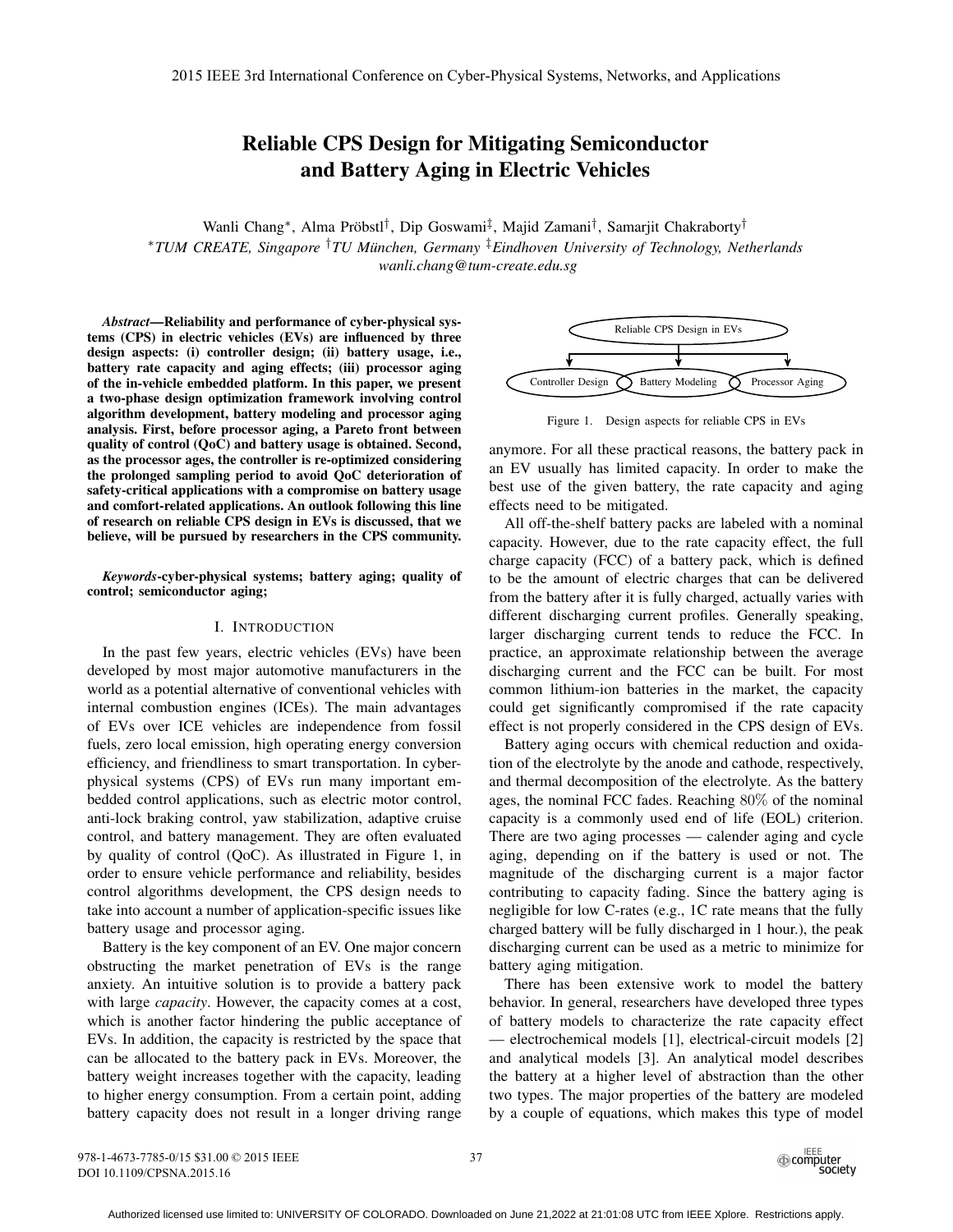much easier to use. With carefully chosen parameters based on experimental data, reasonable accuracy of about 10 % error can be achieved. Battery aging, as a more complex phenomenon, is often analyzed with experimental data. In this work, we use extended Peukert's law presented in [3] to characterize battery capacity rate effect and the data in [4] for battery aging.

One method to improve the battery usage while mitigating the rate capacity and aging effects is to design the controller in such a way that both the energy consumption of the control task and the discharging current are small. In this work, we present an optimization framework considering QoC as one design objective and battery usage as the other. We quantify the battery usage by the number of times the control system, powered up by a fully charged battery pack, can reach a steady state after a disturbance occurs. The Pareto front exploring the trade-off between these two design objectives is found.

In the CPS design of EVs, another important issue besides battery usage is processor aging. Electronics plays a major role in CPS of modern vehicles. A processor is the key part ensuring correct functioning and timing behavior of control applications. As the integrated circuit fabrication technology has progressed, processors become more and more susceptible to aging. Although electronic control units (ECUs) in conventional vehicles typically use medium- to low-end processors, next-generation smart vehicles are expected to be equipped with a number of intelligent applications, and thus require high-end embedded processors. There are many paths for digital signal transmission in a processor and each path consists of a number of transistors. The time that a signal takes to travel through a path is called path delay. As a processor ages, the transistor switching time is increased and the path delay gets prolonged. Signals may not be able to go through some of the paths within one clock cycle, which results in timing constraints violation and false calculation.

This issue can be handled by safety margins, supply voltage regulation or clock frequency scaling [5]. Currently, the most widely used method is implementing a frequency or voltage guard band. The processor is operated at a lower frequency or higher voltage to meet worst-case path delays. It is noted that a higher supply voltage makes transistor switching faster. In this way, as the processor ages and gets slower, the system does not have to be changed. However, the guard band leads to a passive design and a waste of resources. In cost-sensitive domains like EVs, there is a strong motivation to make full use of resources and minimize the guard band, while reliable functionality is maintained.

Instead of having a fixed setting that deals with worstcase conditions, some newer approaches suggest changing settings dynamically. By monitoring the critical path with the longest delay, the supply voltage of the processor is adjusted accordingly [6]. These approaches are effective but can be difficult to implement. The supply voltage is usually limited by the maximum allowable input current in the circuit, cooling constraints and other temperature-dependent reliability issues, which are sensitive in the automotive domain.

In this work, we use autonomous frequency scaling to deal with processor aging. On-chip monitors could be used to measure the delay of the critical path. It always has to be guaranteed that the signal transmission can be complete along any path within one clock cycle, in order to ensure correct functionality. Therefore, the processor operating frequency is reduced based on the new critical path delay by a frequency synthesis circuit. From the control point of view, a shorter sampling period can potentially provide a better QoC. With a smaller processor operating frequency, the sampling period increases and QoC gets deteriorated, which is dangerous and thus highly unwanted for safetycritical applications, such as electric motor control in EVs. To deal with the above situation, we propose to re-optimize the controller with the longer sampling period, which results from processor aging. The processor aging effect is mitigated in the way that QoC does not get deteriorated with a compromise on battery usage.

Organization of the paper: Design aspects of CPS in EVs including control algorithms development, battery modeling and processor aging analysis are discussed in Section II. The two-phase design optimization framework is presented in Section III, together with experimental results. An outlook following the line of research on reliable CPS design in EVs is summarized in Section IV.

## II. DESIGN ASPECTS OF CPS IN ELECTRIC VEHICLES

As discussed, there are three aspects to take account of, in order to design reliable CPS with high performance in EVs. First, we describe basics of control applications under consideration. Second, battery rate capacity and aging effects are presented. Third, aging of the processor in the embedded computing platform is analyzed.

## *A. Feedback control applications*

In this work, we consider discrete-time linear single-input single-output (SISO) systems. The dynamics is as follows,

$$
\mathbf{x}[k+1] = \mathbf{A}_d \mathbf{x}[k] + \mathbf{B}_d u[k],
$$
  
\n
$$
y[k] = \mathbf{C}_d \mathbf{x}[k],
$$
\n(1)

where sampling instants are  $\{t[k]|k \in \mathbb{N}\}\$  and the sampling period is  $t[k+1]-t[k] = h$ . The system state is  $\mathbf{x}[k] \in \mathbb{R}^n$ , the control input is  $u[k]$ , and the system output is  $y[k]$ . System matrices  $A_d$ ,  $B_d$ , and  $C_d$  are of appropriate dimensions.

One common control objective is to make  $y[k] \rightarrow y_{ref}$  as soon as possible, where  $y_{ref}$  is the desirable value for  $y[k]$  to achieve. Towards this and other application-specific control objectives, we need to design  $u[k]$  utilizing the states  $\mathbf{x}[k]$ .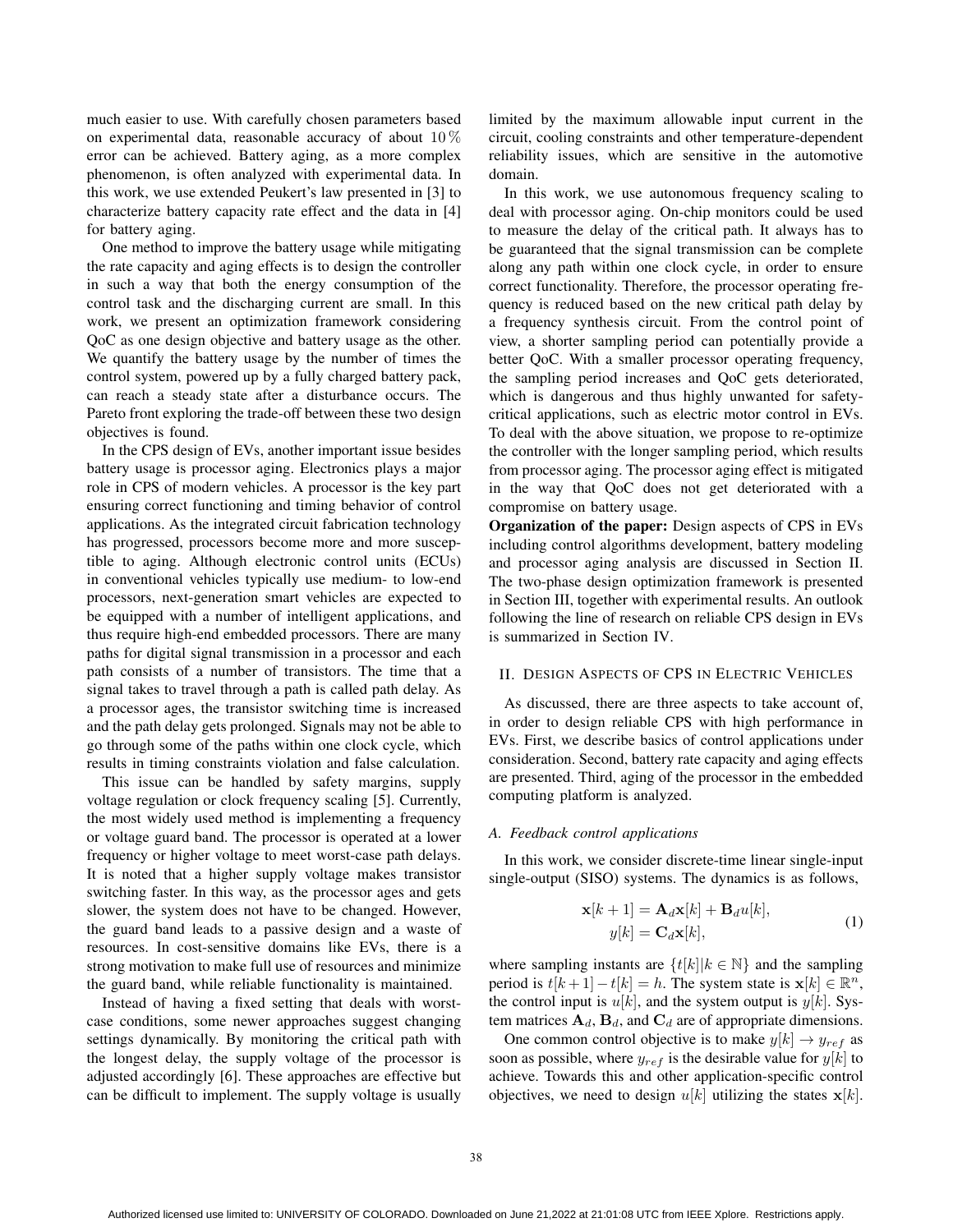This is essentially a state-feedback controller with a general structure as follows,

$$
u[k] = \mathbf{K} \times \mathbf{x}[k] + F \times y_{ref}, \tag{2}
$$

where  $\bf{K}$  is the feedback gain vector and  $\bf{F}$  is the static feedforward gain. The system closed-loop dynamics becomes

$$
\mathbf{x}[k+1] = (\mathbf{A}_d + \mathbf{B}_d \mathbf{K})\mathbf{x}[k] + \mathbf{B}_d F y_{ref}.
$$
 (3)

The feedback gain vector  $\bf{K}$  is designed to stabilize the closed-loop system matrix  $(A_d + B_dK)$ . A commonly used technique to compute  $K$  is pole-placement, where **K** is designed by placing the eigenvalues (i.e., poles) of  $({\bf A}_d + {\bf B}_d {\bf K})$  at the desired location. Different choices of poles p result in different QoCs. The static feedforward gain F is designed to achieve  $y[k] \rightarrow y_{ref}$  and computed by

$$
F = 1/(\mathbf{C}_d(\mathbf{I} - \mathbf{A}_d - \mathbf{B}_d \times \mathbf{K})^{-1} \mathbf{B}_d),
$$
 (4)

where  $\bf{I}$  is an *n*-dimensional identity matrix.

Settling time is a common metric to quantify QoC. It is defined to be the time duration  $t_s$  necessary for  $y[k]$  to reach and stay in a certain range around  $y_{ref}$ . Shorter  $t_s$  indicates better QoC. Besides, we consider the constraint on the input signal  $u[k]$ , e.g., voltage or current limit of the input energy source. The controller needs to be designed such that the maximum value of  $u[k]$  does not exceed the limit  $U_{max}$ , i.e.,  $u[k] \leq U_{max}$ .

In this work, we consider a DC motor running in the speed mode, which is a key application in EVs. There are two system states — the angular velocity of the motor and the current in the armature circuit. The control input is the voltage applied to the motor and the system output is the motor speed. Clearly, the control input cannot exceed the operating voltage of the battery pack. Another constraint is on the armature current.

## *B. Battery rate capacity and aging effects*

As discussed, a natural objective of CPS design in EVs is to minimize the energy consumption of each control task. However, this is not enough to thoroughly and accurately consider the energy impact from control applications. Due to the battery rate capacity effect, the FCC of a battery pack varies depending on discharging current profiles. This effect needs to be considered in CPS design in EVs, since different controller designs (choices of poles) result in different current profiles. The rate capacity effect is described by extended Peukert's law [3] as shown below,

$$
L_t = \frac{a}{\left(\frac{\sum_{k=1}^n I_k(t'_{k+1} - t'_k)}{L_t}\right)^d},\tag{5}
$$

which is able to handle non-constant loads.  $t'_1 = 0$  is the starting time stamp and  $L_t = t'_{n+1}$  is the total duration that the battery can be used and divided into  $n$  slots. In this particular work, each slot is equal to one sampling period



Figure 2. Capacity loss for a 2.2Ah cell cycled at various C-rates with 80% DoD at the temperature of 45◦C

of the control system. For the kth time slot,  $I_k$  is the average current for the sampling period from  $t_k$  to  $t_{k+1}$ . Parameters  $a$  and  $d$  are determined by experimental data. It is noted that this is an approximation of the battery rate capacity effect by considering the average discharging current. As discussed in Section I, more accurate methods can be used as well, and the entire design framework presented in this paper still holds.

Besides the settling time  $t_s$  as a design objective to quantify QoC, we propose battery usage as the other objective in the CPS design for EVs, which is characterized by the number of times  $r$  the control system can reach a steady state after a disturbance occurs with a fully charged battery pack. In order to maximize  $r$ , (i) the energy consumption of each control task has to be small, and (ii) the average discharging current is desirably small to improve the FCC. Assuming that the battery only powers the electric motor control task, based on the control systems description in Section II-A and  $(5)$ , r can be calculated as

$$
r = \frac{a}{\left(\frac{\sum_{k=1}^{n_{sp}} I_k(t_{k+1} - t_k)}{t_s}\right)^d \times t_s},\tag{6}
$$

where  $t_s$  is the time taken to complete one control task, i.e., settling time, as discussed in Section II-A.  $t_{k+1} - t_k$ is the sampling period of the control system, i.e.,  $h$ . These time slots are constant since we consider control systems with constant sampling period.  $n_{sp}$  is the total number of sampling periods in each task. As presented in Section II-A, when the controller design is decided, from experiments we can get the value of  $t_s$  and the supplied current profile, based on which the sum of current  $\sum_{k=1}^{n_{sp}} I_k(t_{k+1} - t_k)$ can be derived. In general, with different controller designs, i.e., eigenvalue selections, these two objectives  $t_s$  and r take different values. It is thus a constrained bi-objective optimization problem.

Battery aging is another effect with considerable influence on the nominal FCC along with time. The magnitude of the discharging current is a main factor contributing to battery aging, besides depth of discharge (DoD) and temperature.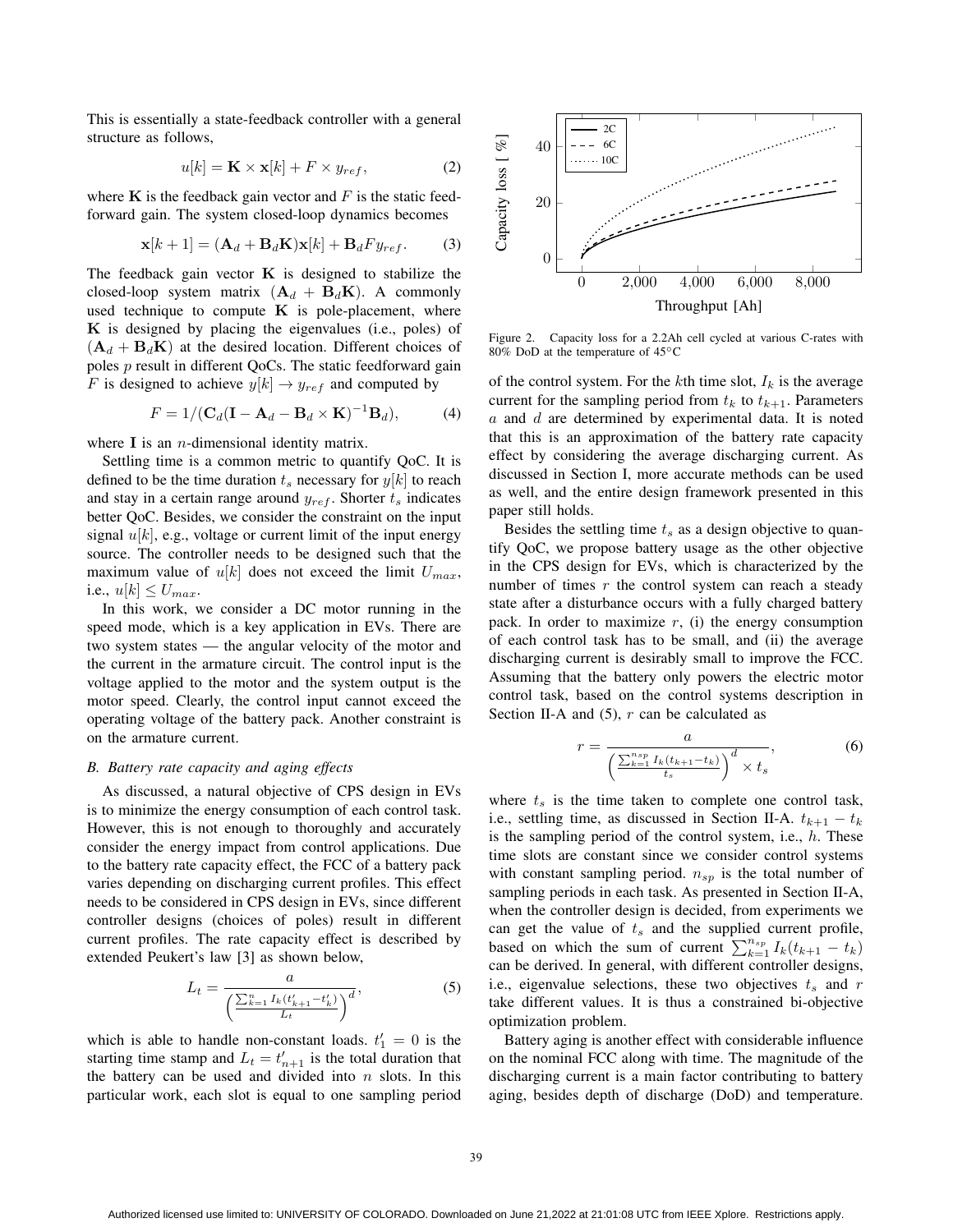Measurements illustrating the dependency of capacity fading on the discharge current shows that at low discharge rates, the aging effect is negligible while at high C-rates, a serious impact can be observed [4]. Therefore, battery aging is more related to the peak discharging current of a control task. The problem of high C-rates gets more severe in hybrid EVs as their battery's capacity is typically small [7]. The loss of capacity for different C-rates using the results from [4] is plotted in Figure 2.

### *C. Processor aging*

As discussed in Section I, automotive-use processors are becoming more and more susceptible to aging, which gets QoC degraded. This is dangerous and highly undesirable in safety-critical domains like EVs. The main transistor aging mechanisms are Hot Carrier Injection (HCI) and Negative Bias Temperature Instability (NBTI). They cause degradation in the electrical characteristics of transistors, such as a shift of the threshold voltage. As a result, the switching times of transistors are prolonged.

As mentioned in Section I, one appropriate way to keep functions correct is reducing the processor operating frequency. Before everything else, we need to know the extend of aging. An on-chip aging monitor could be implemented to watch the delay of the critical path. Shrinking transistor dimensions make larger within-die and die-to-die variations. The static timing analysis at the circuit level is not able to precisely determine which path among all is the critical one in modern processors. However, we can identify all critical path candidates, which are a subset of all paths in the processor that can become the critical one during the runtime. To avoid interference on real functions run on the processor, Critical Path Replicas (CPRs), which are replicas of these candidates, are fabricated on the chip. The aging monitor then sends signals to CPRs to get the current critical path delay, based on which it is known whether the operating frequency needs to be reduced and if so, by how much. A frequency generator changes the operating frequency accordingly, if necessary.

When the processor operating frequency is decreased, the execution time of control programs gets longer. The sampling period as described in Section II-A is mainly constrained by the worst-case execution time (WCET) of the control program. Therefore, the sampling period of the control system is increased. It is possible to counteract the aging effect by inserting a safety margin between the WCET and the sampling period. However, this is a waste of resources and not desirable for cost-sensitive domains like EVs. In general, a shorter sampling period means more frequent response from the controller and thus potentially better QoC. When the increased sampling period due to processor aging is fed into the control system presented in Section II-A, we can obtain the results showing how QoC changes.



Figure 3. The trade-off between QoC and battery usage before the processor ages

Based on the method presented in [5], we are able to estimate how much processor aging can be expected in EVs. The processor only ages when it is used, i.e., in the non-idle state. Taking an electric bus as an example, the drivers take shifts and the bus is driven approximately 16 hours every day. The processor is always in the non-idle state while the bus is driven. After 5 years of use, the overall operation time of the processor is approximately  $\frac{2}{3} \times 5 = 3.33$  years. According to the results presented in [5], the processor is roughly 10% slower.

# III. DESIGN OPTIMIZATION FRAMEWORK AND EXPERIMENTAL RESULTS

We present two optimization phases for CPS design of EVs. In Phase I, before the processor ages, there are two objectives to optimize  $-t_s$  to quantify QoC and the battery usage  $r$ . This is a constrained bi-objective optimization problem. Constraints include system stability, control input saturation (370V), and the maximum allowed current in the motor (200A) and battery cells (5A). The motor starts from 1200 RPM and aims at 3600 RPM. The sampling period is 0.22s. Both gradient-based and stochastic techniques can be used to solve such an optimization problem. A combination of them is able to achieve better solutions [8]. The trade-off between  $t_s$  and r is shown in Figure 3. Ten controller designs are selected to represent a good distribution. It is noted that  $r$ only reflects the battery rate capacity effect. The relationship between  $r$  and the peak current of the control task in one battery cell, which is used to illustrate the battery aging, is reported in Figure 4. The overall discharging current is evenly distributed among parallel battery cells. It can be seen that for the ten controllers selected to be designed, the battery rate capacity effect is in line with the battery aging effect, i.e., the peak current of the control task in one battery cell  $I_{\text{max}}^c$  rises as r decreases. Therefore, r is an objective quantifying battery usage taking both effects into account. With the peak currents in Figure 4 and data from [4], we can approximate the battery life<sup>1</sup> of each design point as shown in Figure 5.

<sup>&</sup>lt;sup>1</sup>A quadratic model is built for the relationship between battery life and the discharging current.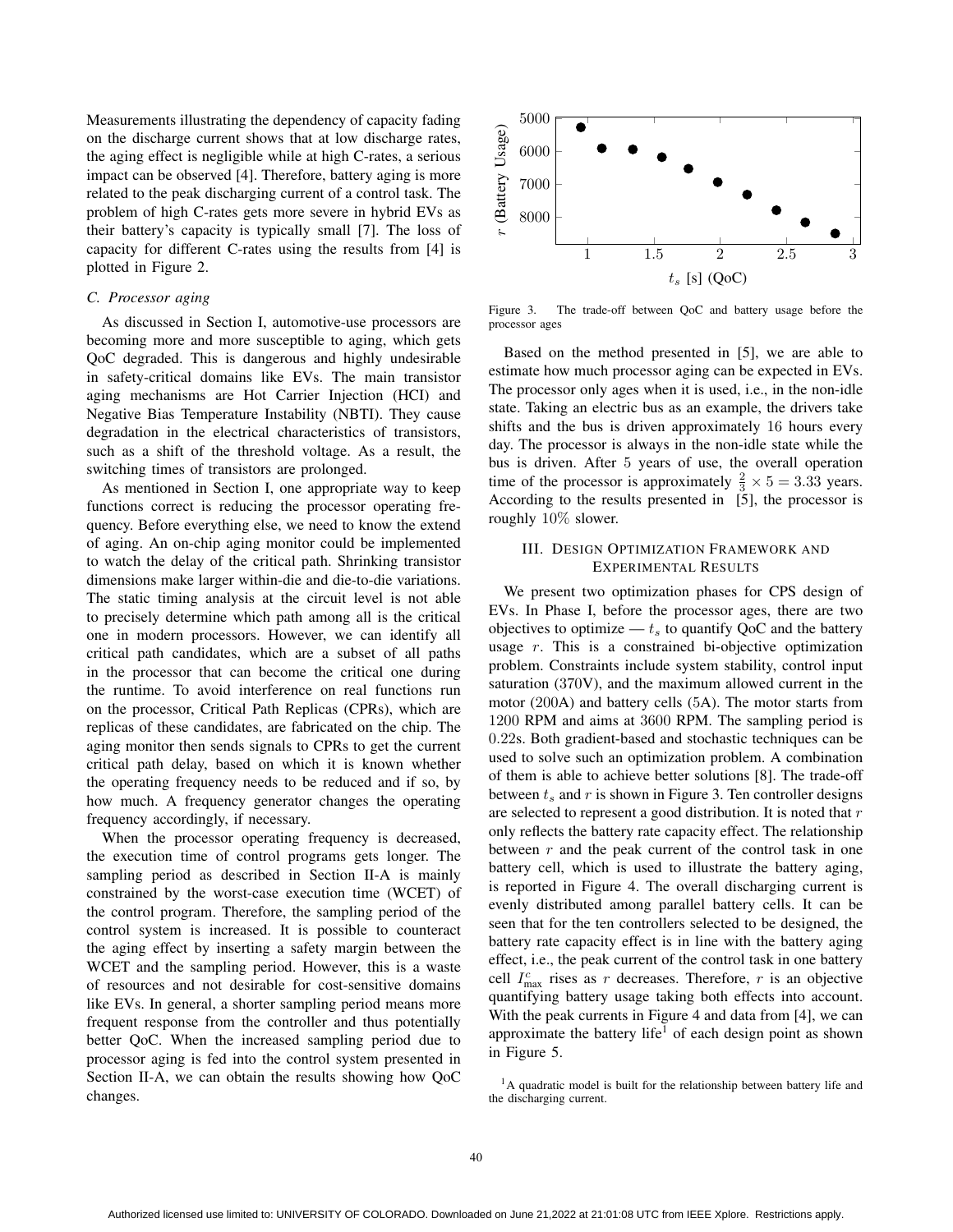

Figure 4. The relationship between battery rate capacity effect and battery aging



Figure 5. The battery life corresponding to QoC of each design point

In Phase II, after the processor ages by 10%, we evaluate the QoC and battery usage of each controller design as shown in Figure 6. For all cases, QoC gets worse. This is highly undesirable for safety-critical applications, where QoC deterioration must be prevented, Therefore, we propose to re-optimize the controller with the constraint that the QoC has to at least remain unchanged. The battery usage becomes the single objective to maximize. Results are reported in Figure 7. For every design case, QoC does not get deteriorated, with a compromise in the battery usage.

# IV. OUTLOOK

In this section, we discuss four topics along the direction of reliable CPS design in EVs that can be pursued by researchers in the CPS community in the future.

## *A. Incorporation of all initial conditions*

One of the shortcomings of the presented results in Section III is that one can only deal with a single initial condition which is not very realistic in practical scenarios. Note that the probability of fixing the initial condition of a system to a specific value is almost zero. Therefore, the results in Section III need to be generalized to the case of an infinite (even uncountable) set of initial conditions. More specifically, it is interesting to know if there exists one controller that is able to respect the input constraint and keeps the QoCs not deteriorated after the processor ages, for all possible initial conditions. Furthermore, a number of controllers can be computed to cover the entire space of initial conditions, in order to achieve better QoC and battery usage.



Figure 6. Processor aging effects in both QoC and battery usage. Two points for the same controller design before and after processor aging are connected with a dotted line.



Figure 7. Processor aging is mitigated with controller re-optimization. For all design cases, QoC does not get deteriorated.

One major challenge is to find the feasible set of initial conditions for a given controller. Assuming that the operating envelope of the actuator is  $U$ , the corresponding feasible set of system states is  $X$ . The uncountable set of initial conditions can be chosen as the largest level set of a Lyapunov function candidate contained in  $X$ , which ensures that the actuator operates under the envelope  $U$  as the system evolves. One can maximize the size of the set of initial conditions by choosing the Lyapunov function appropriately. A similar method can be applied to deal with the constraint on QoC. After computing the feasible set of initial conditions for a given controller, an optimization technique can be applied to derive the desired controller.

#### *B. QoC compromise of comfort-related applications*

In this work, we consider the speed control of an electric motor, which is a safety-critical application. Therefore, the QoC cannot be deteriorated as the processor ages. It is common that multiple applications run on one ECU. Some of the applications can be comfort-related, such as suspension control. Besides the controller re-optimization method presented in this work that keeps QoCs of safety-critical applications not degraded with a decrease on the battery usage along the processor aging, QoCs of these comfortrelated applications could also be compromised to fulfill the same purpose.

Assuming that there are three applications  $C_1$ ,  $C_2$  and  $C_3$  running on one processor, where  $C_1$  and  $C_2$  are safetycritical, and  $C_3$  is comfort-related. The control loops of